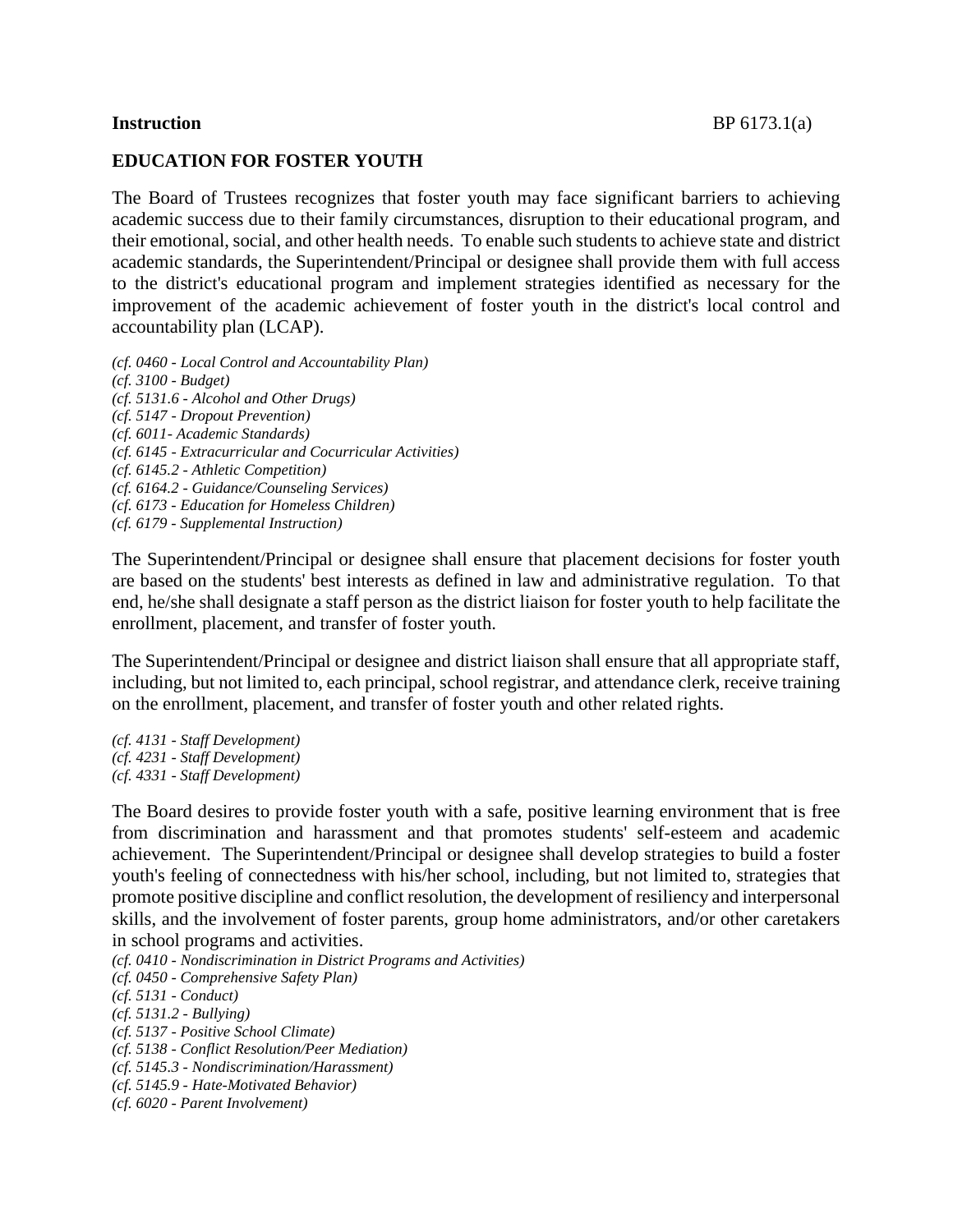To address the needs of foster youth and help ensure the maximum utilization of available funds, the Superintendent/Principal or designee shall collaborate with local agencies and officials including, but not limited to, the county placing agency, social services, probation officers, and juvenile court officers. The Superintendent/Principal or designee shall explore the feasibility of entering into agreements with these groups to coordinate services and protect the rights of foster youth.

*(cf. 1020 - Youth Services)*

*Legal Reference: (see next page)*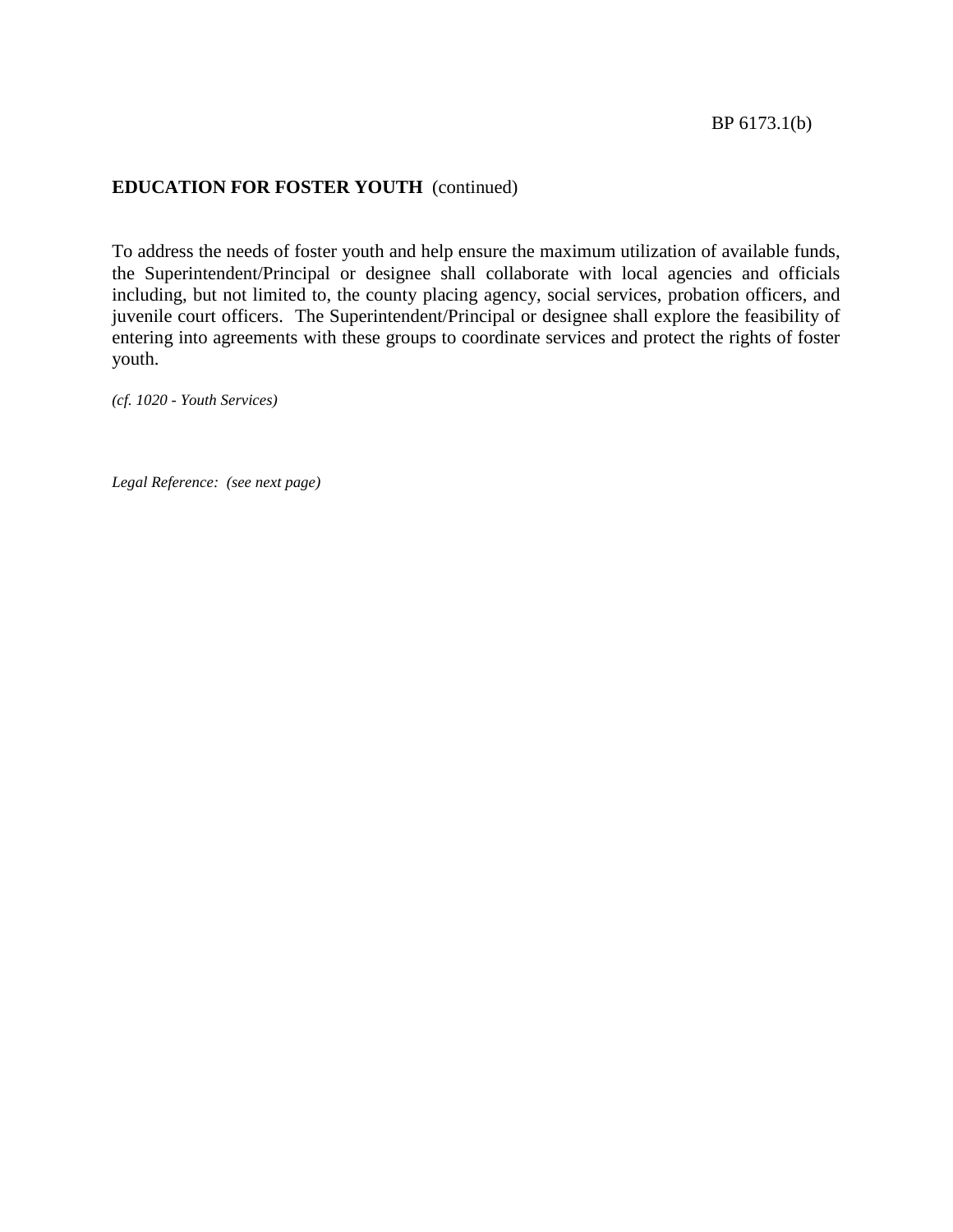*Legal Reference:*

*EDUCATION CODE 32228-32228.5 Student safety and violence prevention 42238.01-42238.07 Local control funding formula 42920-42925 Foster children educational services 48645-48646 Juvenile court schools 48850-48859 Educational placement of students residing in licensed children's institutions 48915.5 Suspension and expulsion; students with disabilities, including foster youth 48918.1 Notice of expulsion hearing for foster youth 49061 Student records 49069.5 Foster care students, transfer of records 49076 Access to student records 51225.1 Exemption from district graduation requirements 51225.2 Pupil in foster care defined; acceptance of coursework, credits, retaking of course 51225.3 High school graduation 52052 Definition of numerically significant student subgroup 52060-52077 Local control and accountability plan 56055 Rights of foster parents in special education HEALTH AND SAFETY CODE 1522.41 Training and certification of group home administrators 1529.2 Training of licensed foster parents 120341 Foster youth: school placement: immunization records WELFARE AND INSTITUTIONS CODE 300 Children subject to jurisdiction 309 Investigation and release of child 317 Appointment of legal counsel 361 Limitations on parental or guardian control 366.27 Educational decision by relative providing living arrangements 602 Minors violating law; ward of court 726 Limitations on parental or guardian control 727 Order of care, ward of court 16000-16014 Foster care placement CODE OF REGULATIONS, TITLE 5 4600-4687 Uniform complaint procedures UNITED STATES CODE, TITLE 20 1415 Procedural safeguards; placement in alternative educational setting* 6311 State plan *UNITED STATES CODE, TITLE 29 794 Rehabilitation Act of 1973, Section 504 UNITED STATES CODE, TITLE 42 670-679b Federal assistance for foster care programs 11431-11435 McKinney-Vento Homeless Assistance Act*

*Management Resources: (see next page)*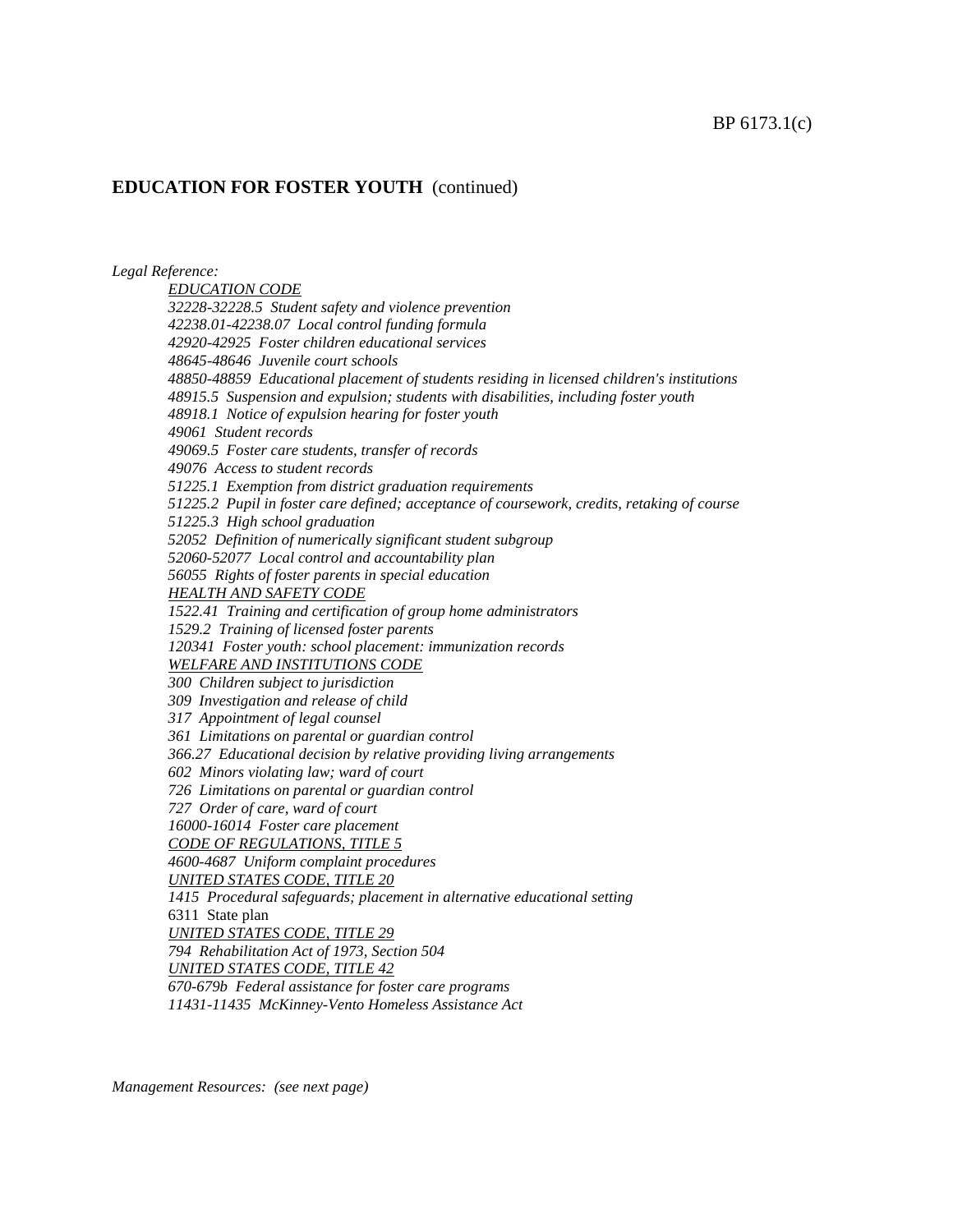*Management Resources:*

*CSBA PUBLICATIONS Foster Youth: Supports for Success, Governance Brief, May 2016 Our Foster Youth: What School Boards Can Do, May 2016 ALLIANCE FOR CHILDREN'S RIGHTS PUBLICATIONS Foster Youth Education Toolkit, December 2016 CALIFORNIA CHILD WELFARE COUNCIL Partial Credit Model Policy and Practice Recommendations CITIES, COUNTIES AND SCHOOLS PARTNERSHIP PUBLICATIONS Our Children: Emancipating Foster Youth, A Community Action Guide U.S. DEPARTMENT OF EDUCATION PUBLICATIONS Ensuring Educational Stability for Children in Foster Care, Non-Regulatory Guidance, June 2016 WEB SITES CSBA: [http://www.csba.org](http://www.csba.org/) Alliance for Children's Rights: http://www.kids-alliance.org California Child Welfare Council: http://www.chhs.ca.gov/Pages/CAChildWelfareCouncil.aspx California Department of Education, Foster Youth Services: http://www.cde.ca.gov/ls/pf/fy California Department of Social Services, Foster Youth Ombudsman Office: [http://www.fosteryouthhelp.ca.gov](http://www.fosteryouthhelp.ca.gov/) California Foster Youth Education Task Force: http://www.cfyetf.org California Youth Connection: http://www.calyouthconn.org/site/cyc Cities, Counties and Schools Partnership: [http://www.ccspartnership.org](http://www.ccspartnership.org/) Foster Ed: http://foster-ed.org National Center for Youth Law: https://youthlaw.org*

Policy **CUDDEBACK UNION ELEMENTARY SCHOOL DISTRICT** adopted: December 11, 2019 Carlotta, California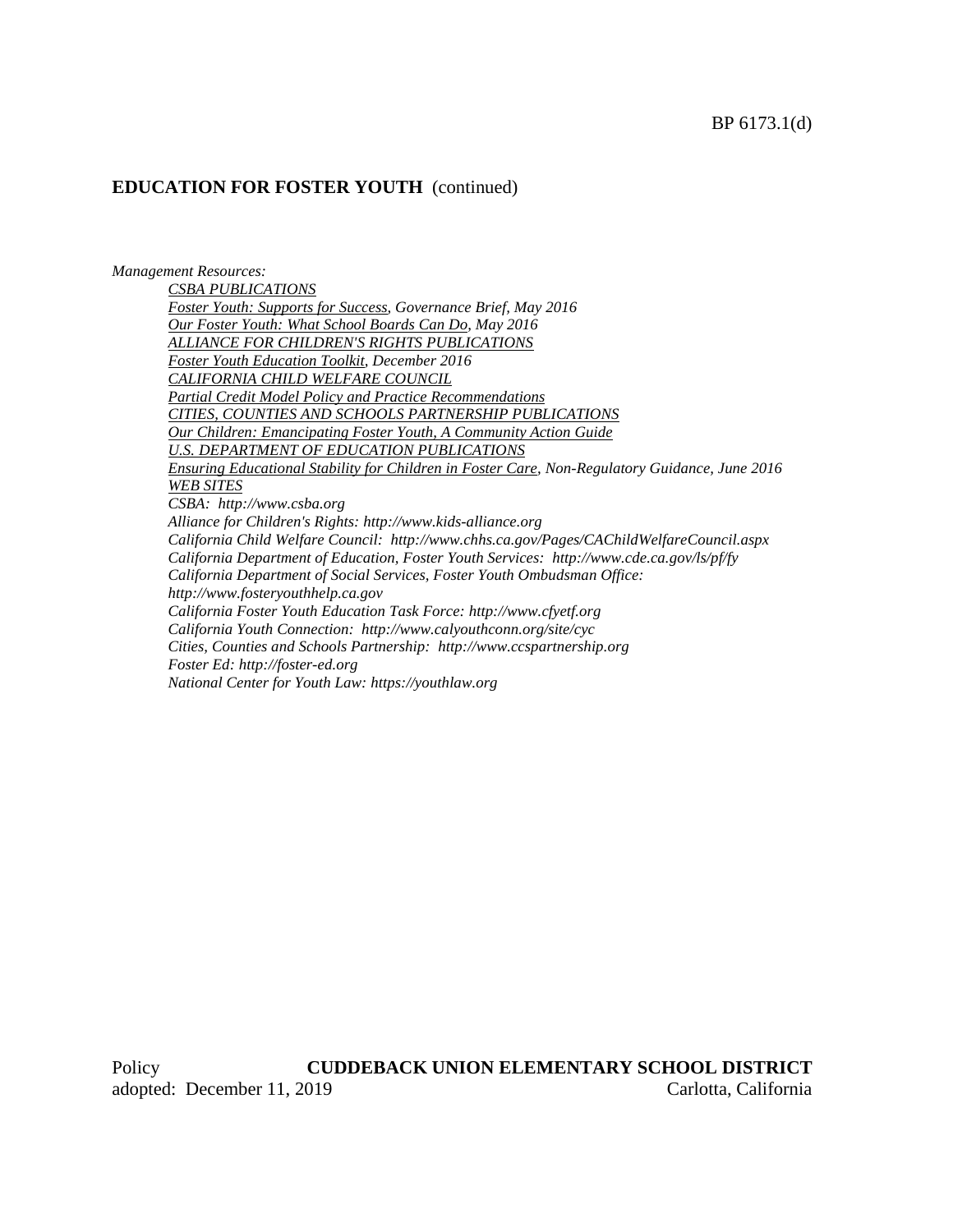## **EDUCATION FOR FOSTER YOUTH**

# **Definitions**

*Foster youth* means a child who has been removed from his/her home pursuant to Welfare and Institutions Code 309, is the subject of a petition filed under Welfare and Institutions Code 300 or 602, or has been removed from his/her home and is the subject of a petition filed under Welfare and Institutions Code 300 or 602 or is a nonminor who is under the transition jurisdiction of a juvenile court, as described in Welfare and Institutions Code 450, and satisfies the criteria specified in Education Code 42238.01. (Education Code 42238.01, 48853.5)

*Person holding the right to make educational decisions* means a responsible adult appointed by a court pursuant to Welfare and Institutions Code 361 or 726.

*School of origin* means the school that the foster youth attended when permanently housed or the school in which he/she was last enrolled. If the school the foster youth attended when permanently housed is different from the school in which he/she was last enrolled, or if there is another school that the foster youth attended within the preceding 15 months and with which the youth is connected, the district liaison for foster youth shall determine which school is the school of origin. This determination shall be made in consultation with and with the agreement of the foster youth and the person holding the right to make educational decisions for the youth, and shall be based on the best interests of the foster youth. (Education Code 48853.5)

*Best interest* means that, in making educational and school placement decisions for a foster youth, consideration is given to, among other factors, the proximity to the school at the time of placement, appropriateness of the educational setting, educational stability, the opportunity to be educated in the least restrictive educational setting necessary to achieve academic progress, and the foster youth's access to academic resources, services, and extracurricular and enrichment activities that are available to all district students. (Education Code 48850, 48853; 20 USC 6311)

## **District Liaison**

The Superintendent designates the following position as the district's liaison for foster youth: (Education Code 48853.5)

Foster Youth Liaison P.O. Box 7 Carlotta, CA 95528 707-768-3372

*(cf. 6173 - Education for Homeless Children)*

The liaison for foster youth shall:

1. Ensure and facilitate the proper educational placement, enrollment in school, and checkout from school of students in foster care (Education Code 48853.5)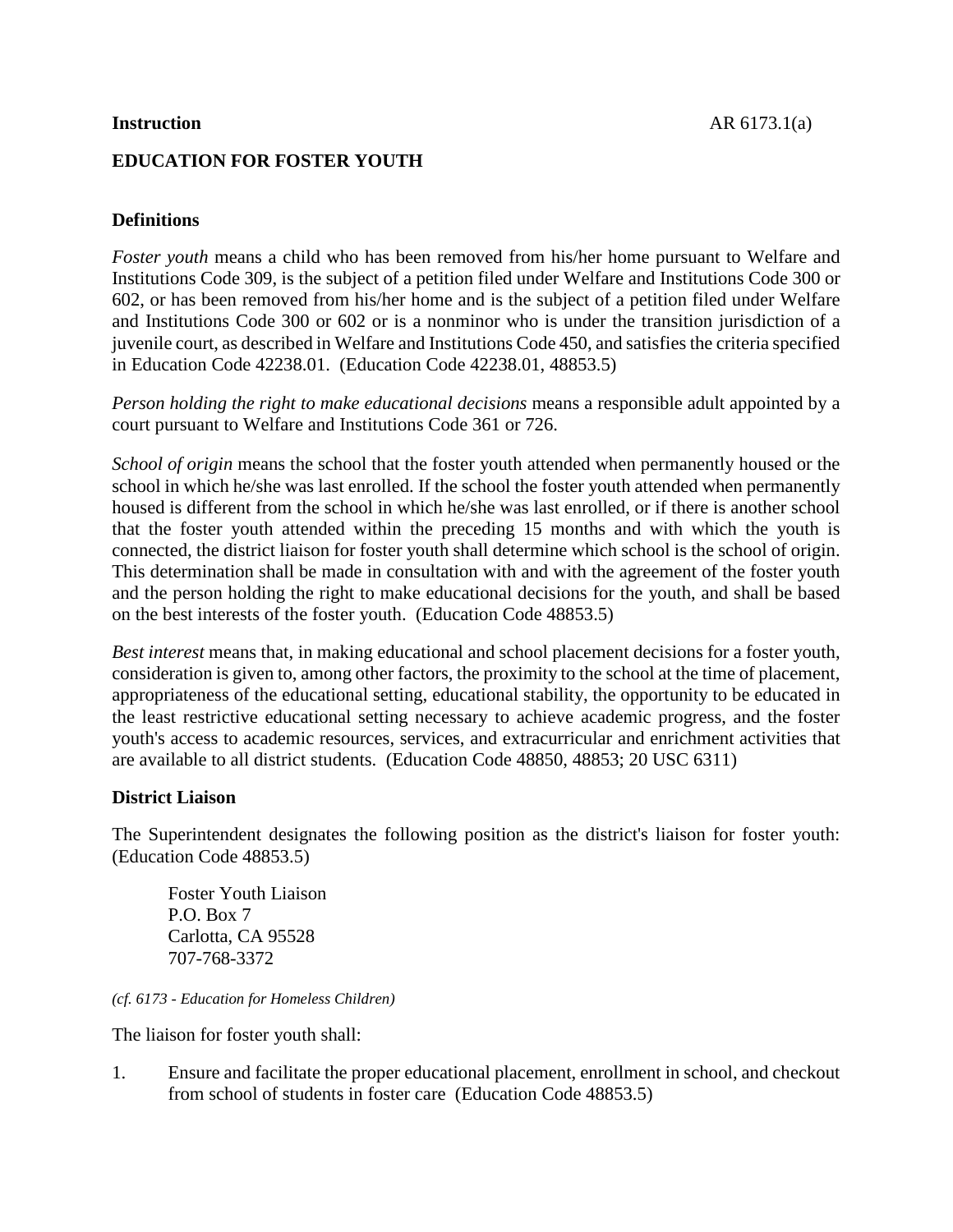2. Ensure proper transfer of credits, records, and grades when students in foster care transfer from one school to another or from one district to another (Education Code 48645.5, 48853.5)

When a student in foster care is enrolling in the district, the liaison shall contact the school last attended by the student to obtain, within two business days, all academic and other records. When a foster youth is transferring to a new school, the liaison shall provide the student's records to the new school within two business days of receiving the new school's request. (Education Code 48853.5)

*(cf. 5125 - Student Records) (cf. 6146.3 - Reciprocity of Academic Credit)*

3. When required by law, notify the foster youth's attorney and the representative of the appropriate county child welfare agency when the foster youth is undergoing any expulsion or other disciplinary proceeding, including a manifestation determination prior to a change in the foster youth's placement when he/she is a student with a disability. (Education Code 48853.5, 48911, 48915.5, 48918.1)

#### *(cf. 5144.1 - Suspension and Expulsion/Due Process)*

*(cf. 5144.2 - Suspension and Expulsion/Due Process (Students with Disabilities))*

*(cf. 6159.4 - Behavioral Interventions for Special Education Students)*

- 4. As needed, make appropriate referrals to ensure that students in foster care receive necessary special education services and services under Section 504 of the federal Rehabilitation Act of 1973
- *(cf. 6164.4 - Identification and Evaluation of Individuals for Special Education) (cf. 6164.6 - Identification and Education Under Section 504)*
- 5. As needed, ensure that students in foster care receive appropriate school-based services, such as counseling and health services, supplemental instruction, and after-school services
- *(cf. 5141.6 - School Health Services)*
- *(cf. 5148.2 - Before/After School Programs)*
- *(cf. 6164.2 - Guidance/Counseling Services)*
- *(cf. 6172 - Gifted and Talented Student Program)*
- *(cf. 6174 - Education for English Learners)*
- *(cf. 6177 - Summer Learning Programs)*
- *(cf. 6179 - Supplemental Instruction)*
- 6. Develop protocols and procedures for creating awareness for district staff, including principals, school registrars, and attendance clerks, of the requirements for the proper enrollment, placement, and transfer of foster youth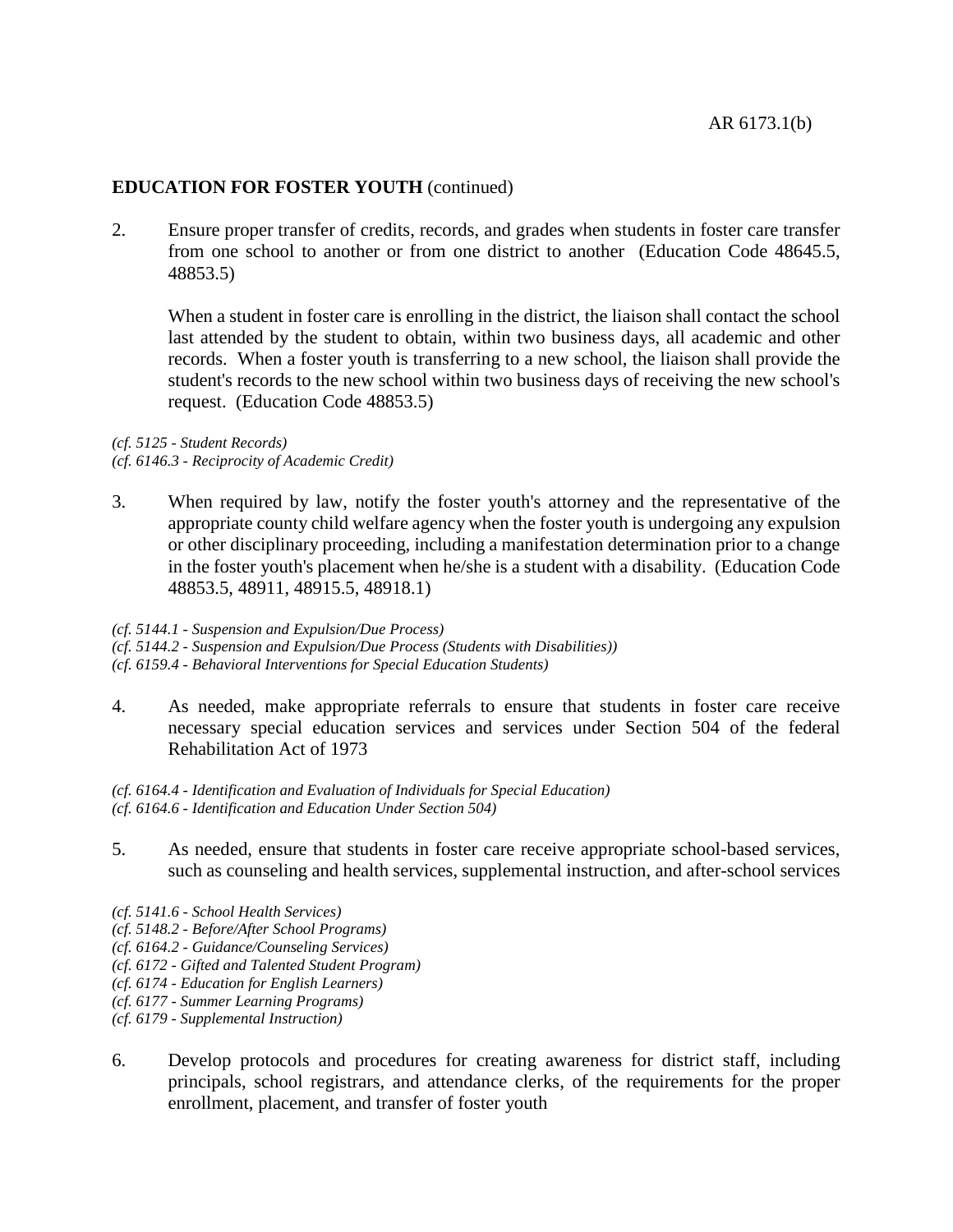*(cf. 4131 - Staff Development) (cf. 4231 - Staff Development) (cf. 4331 - Staff Development)*

7. Collaborate with the county office of education, county placing agency, county child welfare agency, county probation department, juvenile court, and other appropriate agencies to help coordinate services for the district's foster youth

*(cf. 1020 - Youth Services) (cf. 5113.1 - Chronic Absence and Truancy)*

8. Monitor the educational progress of foster youth and provide reports to the Superintendent/Principal or designee and the Board of Trustees based on indicators identified in the district's local control and accountability plan

*(cf. 0460 - Local Control and Accountability Plan)*

The Superintendent/Principal or designee shall regularly monitor the caseload of the liaison, as well as his/her additional duties outside of the foster youth program, to determine whether adequate time and resources are available to meet the needs of foster youth in the district.

## **Enrollment**

A student placed in a licensed children's institution or foster family home within the district shall attend programs operated by the district unless one of the following circumstances applies: (Education Code 48853, 48853.5)

1. The student has an individualized education program requiring placement in a nonpublic, nonsectarian school or agency or in another local educational agency.

#### *(cf. 6159 - Individualized Education Program)*

*(cf. 6159.2 - Nonpublic, Nonsectarian School and Agency Services for Special Education)*

- 2. The parent/guardian or other person holding the right to make educational decisions for the student determines that it is in the best interest of the student to be placed in another education program and submits a written statement to the district indicating that determination and that he/she is aware of the following:
	- a. The student has a right to attend a regular public school in the least restrictive environment.
	- b. The alternate education program is a special education program, if applicable.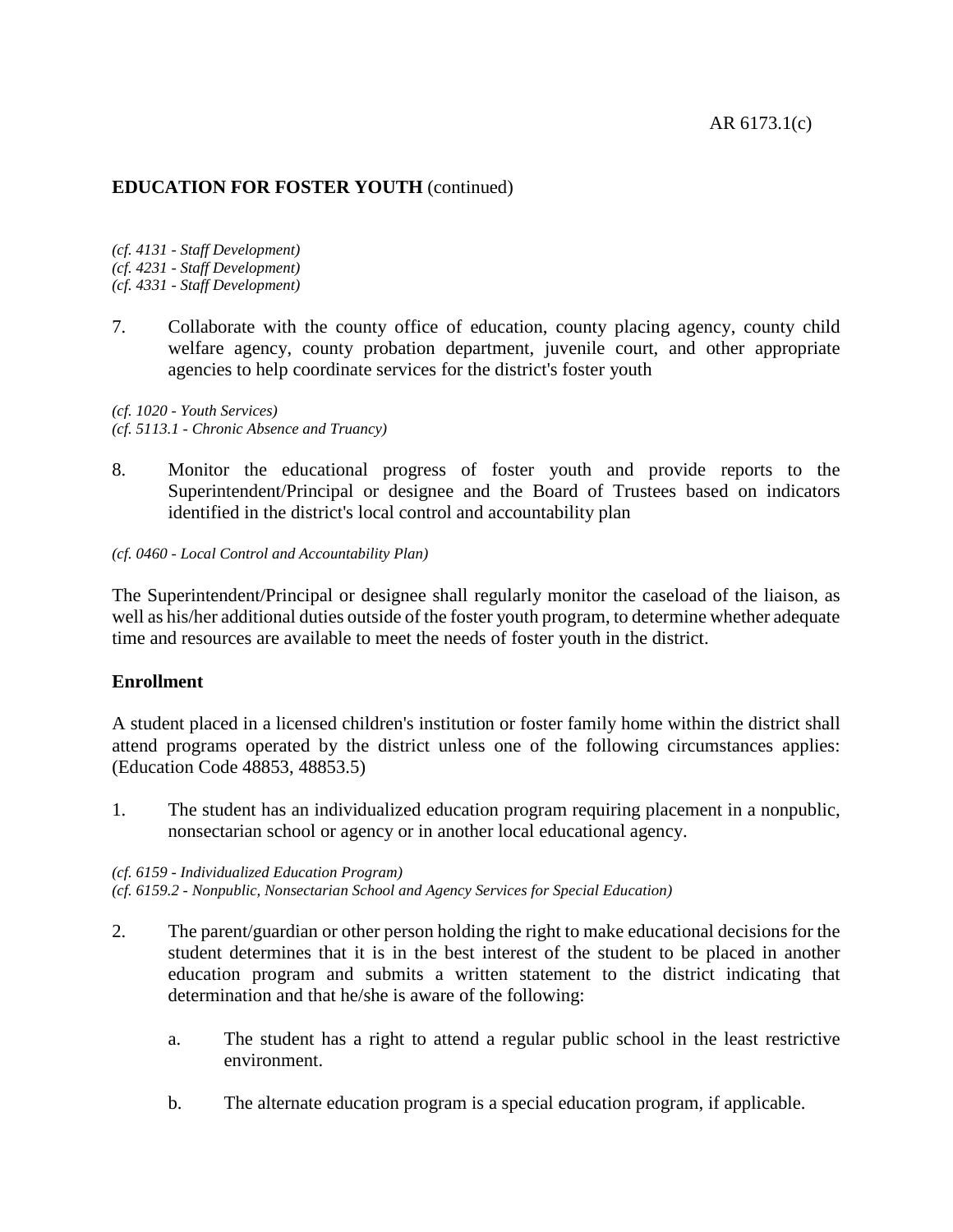- c. The decision to unilaterally remove the student from the district school and to place him/her in an alternate education program may not be financed by the district.
- d. Any attempt to seek reimbursement for the alternate education program may be at the expense of the parent/guardian or other person holding the right to make educational decisions for the student.

*(cf. 5116.1 - Intradistrict Open Enrollment) (cf. 5117 - Interdistrict Attendance) (cf. 6159.3 - Appointment of Surrogate Parent for Special Education Students)*

- 3. At the initial placement or any subsequent change in placement, the student exercises his/her right to continue in his/her school of origin, as defined above.
	- a. The student may continue in the school of origin for the duration of the court's jurisdiction.
	- b. If the court's jurisdiction over a grade K-8 student is terminated prior to the end of a school year, the student may continue in his/her school of origin for the remainder of the school year.
	- c. If the court's jurisdiction is terminated while the student is in high school, the student may continue in his/her school of origin until he/she graduates.
	- d. If the student is transitioning between school grade levels, he/she shall be allowed to continue in the district of origin in the same attendance area to provide him/her the benefit of matriculating with his/her peers in accordance with the established feeder patterns of school districts. A student who is transitioning to a middle school or high school shall be allowed to enroll in the school designated for matriculation in another school district.

The district liaison may, in consultation with and with the agreement of the foster youth and the person holding the right to make educational decisions for the youth, recommend that the youth's right to attend the school of origin be waived and he/she be enrolled in any school that students living in the attendance area in which the foster youth resides are eligible to attend. All decisions shall be made in accordance with the foster youth's best interests. (Education Code 48853.5)

Prior to making any recommendation to move a foster youth from his/her school of origin, the liaison shall provide the youth and the person holding the right to make educational decisions for the youth with a written explanation of the basis for the recommendation and how the recommendation serves the youth's best interests. (Education Code 48853.5)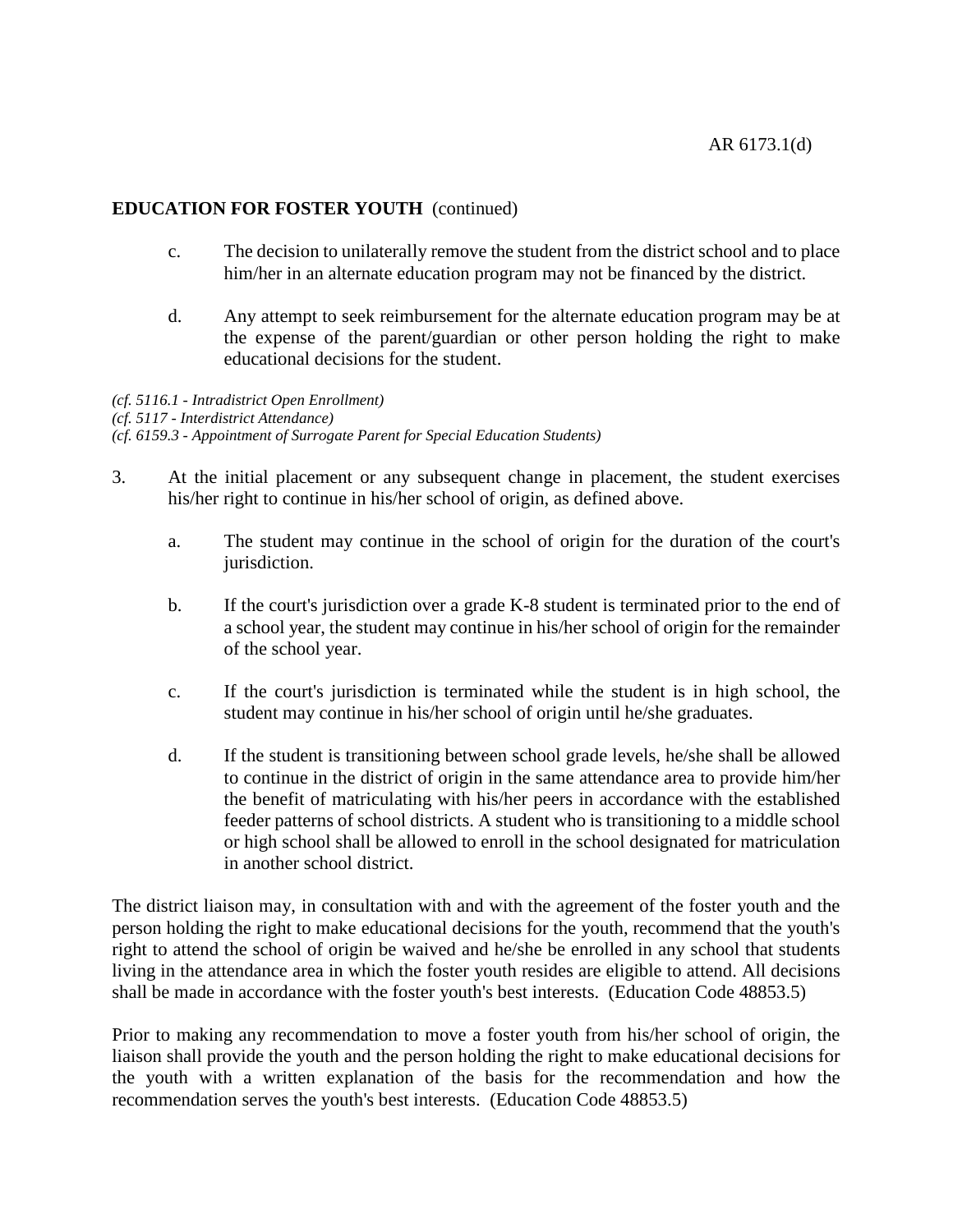#### AR 6173.1(e)

## **EDUCATION FOR FOSTER YOUTH** (continued)

The role of the liaison shall be advisory with respect to placement decisions and determination of the school of origin. (Education Code 48853.5)

If the liaison, in consultation with the foster youth and the person holding the right to make educational decisions for the foster youth, agrees that the best interests of the youth would be served by his/her transfer to a school other than the school of origin, the principal or designee of the new school shall immediately enroll the foster youth. The foster youth shall be immediately enrolled even if he/she: (Education Code 48853.5)

1. Has outstanding fees, fines, textbooks, or other items or monies due to the school last attended

*(cf. 5125.2 - Withholding Grades, Diploma or Transcripts)*

2. Does not have clothing normally required by the school, such as school uniforms

*(cf. 5132 - Dress and Grooming)*

3. Is unable to produce records normally required for enrollment, such as previous academic records, proof of residency, and medical records, including, but not limited to, immunization records or other documentation

*(cf. 5111.1 - District Residency) (cf. 5141.26 - Tuberculosis Testing) (cf. 5141.31 - Immunizations) (cf. 5141.32 - Health Screening for School Entry)*

If the foster youth or a person holding the right to make educational decisions for the foster youth disagrees with the liaison's enrollment recommendation, he/she may appeal to the Superintendent. The Superintendent shall make a determination within 30 calendar days of receipt of the appeal. Within 30 calendar days of receipt of the Superintendent's decision, the parent/guardian or foster youth may appeal that decision to the Board. The Board shall consider the issue at its next regularly scheduled meeting. The Board's decision shall be final.

*(cf. 9320 - Meetings and Notices)*

If any dispute arises regarding the request of a foster youth to remain in the school of origin, the youth has the right to remain in the school of origin pending resolution of the dispute. (Education Code 48853.5)

#### **Transportation**

The Superintendent/Principal or designee shall collaborate with the local child welfare agency to determine how transportation will be provided, arranged, and funded in a cost-effective manner to enable foster youth to remain in their school of origin, for the duration of their time in foster care, when it is in their best interest to do so. Such transportation costs may be paid by either the child welfare agency or the district, or shared by both. (20 USC 6312)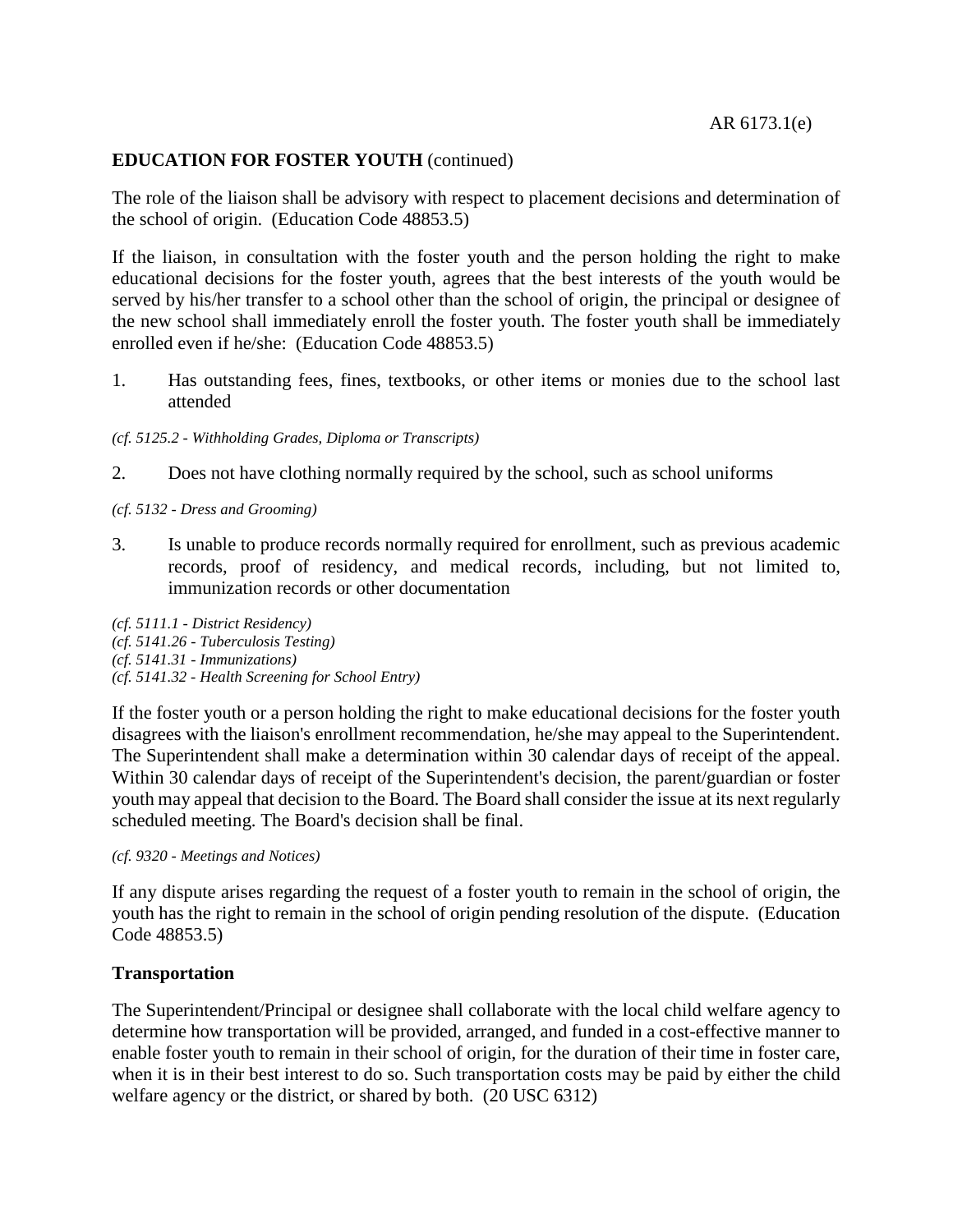## AR 6173.1(f)

## **EDUCATION FOR FOSTER YOUTH** (continued)

*(cf. 3540 - Transportation) (cf. 3541 - Transportation Routes and Services)*

#### **Effect of Absences on Grades**

The grades of a student in foster care shall not be lowered for any absence from school that is due to either of the following circumstances: (Education Code 49069.5)

- 1. A decision by a court or placement agency to change the student's placement, in which case the student's grades shall be calculated as of the date he/she left school
- 2. A verified court appearance or related court-ordered activity
- *(cf. 5121 - Grades/Evaluation of Student Achievement)*

### **Transfer of Coursework and Credits**

When a foster youth transfers into the district, the district shall accept and issue full credit for any coursework that the foster youth has satisfactorily completed while attending another public school, a juvenile court school, or a nonpublic, nonsectarian school or agency and shall not require the foster youth to retake the course. (Education Code 51225.2)

If the foster youth did not complete the entire course, he/she shall be issued partial credit for the coursework completed and shall be required to take the portion of the course that he/she did not complete at his/her previous school. However, the district may require the foster youth to retake the portion of the course completed if, in consultation with the holder of educational rights for the foster youth, the district finds that the foster youth is reasonably able to complete the requirements in time to graduate from high school. Whenever partial credit is issued to a foster youth in any particular course, he/she shall be enrolled in the same or equivalent course, if applicable, so that he/she may continue and complete the entire course. (Education Code 51225.2)

Partial credits shall be awarded on the basis of 0.5 credits for every seven class periods attended per subject. If the school is on a block schedule, each block schedule class period attended shall be equal to two regular class periods per subject. Partial credits and grades earned by a student shall be included on the student's official transcript within two business days of the district's notification of the student's transfer, as required under Education Code 49069.5.

In no event shall the district prevent a foster youth from taking or retaking a course to meet the eligibility requirements for admission to the California State University or the University of California. (Education Code 51225.2)